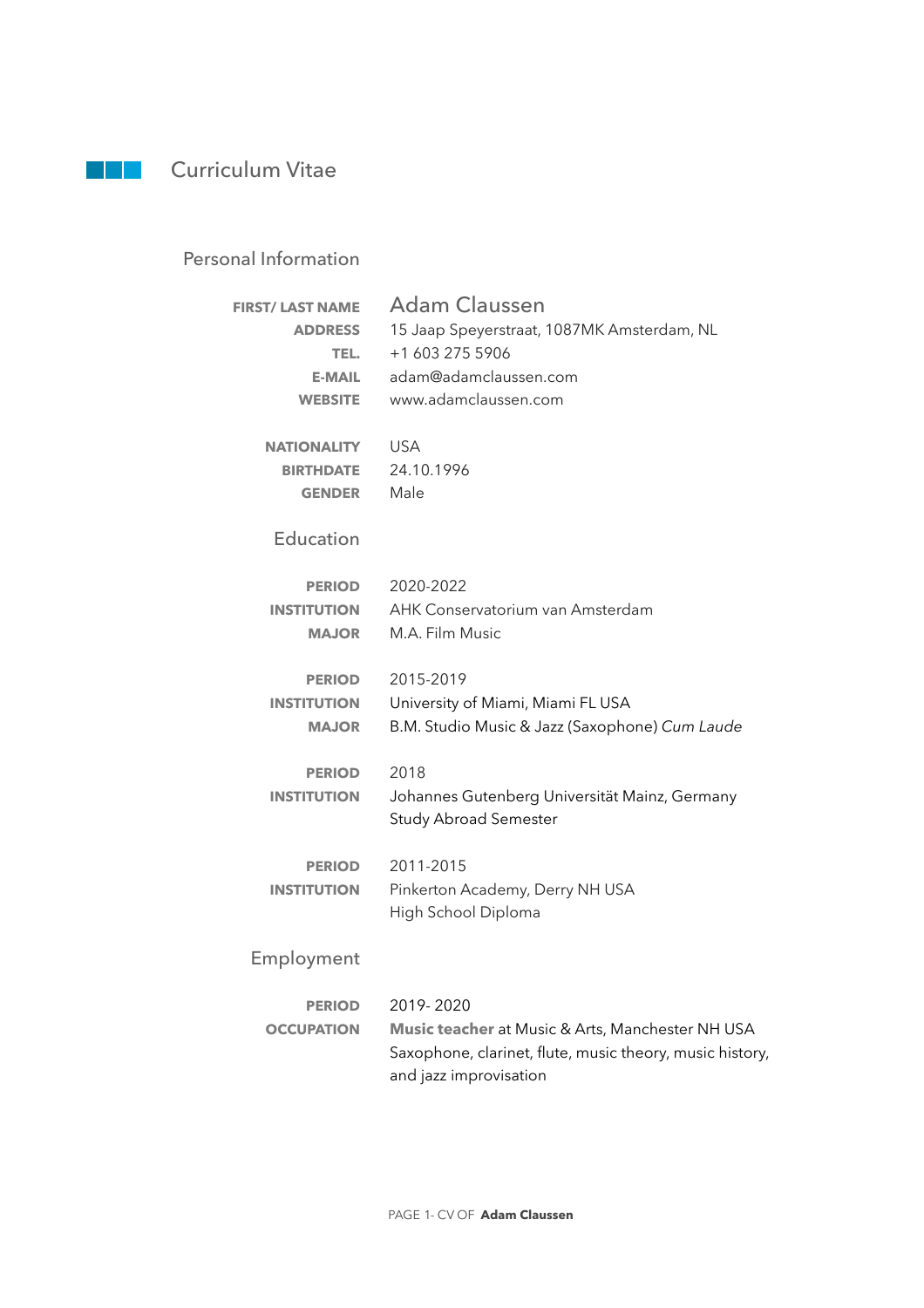## **Curriculum Vitae**

| <b>PERIOD</b>      | 2018                                                        |
|--------------------|-------------------------------------------------------------|
| <b>OCCUPATION</b>  | Showband musician at Norwegian Cruise Lines, Miami<br>FLUSA |
|                    |                                                             |
| <b>PERIOD</b>      | 2012- present                                               |
| <b>OCCUPATION</b>  | <b>Freelance performer/composer</b>                         |
| <b>DISCOGRAPHY</b> | As a bandleader                                             |
|                    | Arethusa Falls (2019) saxophone/composer/producer           |
|                    | As a session musician                                       |
|                    | Nothing But Love (2018) flute on "Worry"                    |
| <b>ENSEMBLES</b>   | -Adam Claussen Quintet & Nonet                              |
|                    | -Frost School of Music (FSOM) Concert Jazz Band             |
|                    | -FSOM Jazz Septet                                           |
|                    | -Henry Mancini Institute Orchestra                          |
|                    | -Norwegian Cruise Lines Dawn Showband                       |
|                    | -FSOM Latin Jazz Orchestra                                  |
|                    | -South Florida Jazz Orchestra                               |
|                    | -Boston Conservatory Saxophone Ensemble                     |
|                    | -Compaq Big Band                                            |
|                    | -Pit orchestra for many musicals                            |
| <b>PERIOD</b>      | 2015-present                                                |
| <b>OCCUPATION</b>  | Freelance music teacher/clinician in the following          |
|                    | subjects: woodwind performance, music theory,               |
|                    | composition/arranging, improv, ensemble performance         |
|                    | and rehearsal techniques                                    |
| <b>PERIOD</b>      | 2012-2020                                                   |
| <b>OCCUPATION</b>  | Independent contractor at Heatlines LLC, Derry NH           |
|                    | <b>USA</b>                                                  |
|                    | Packing/shipping, office filing, quality assurance          |
|                    |                                                             |